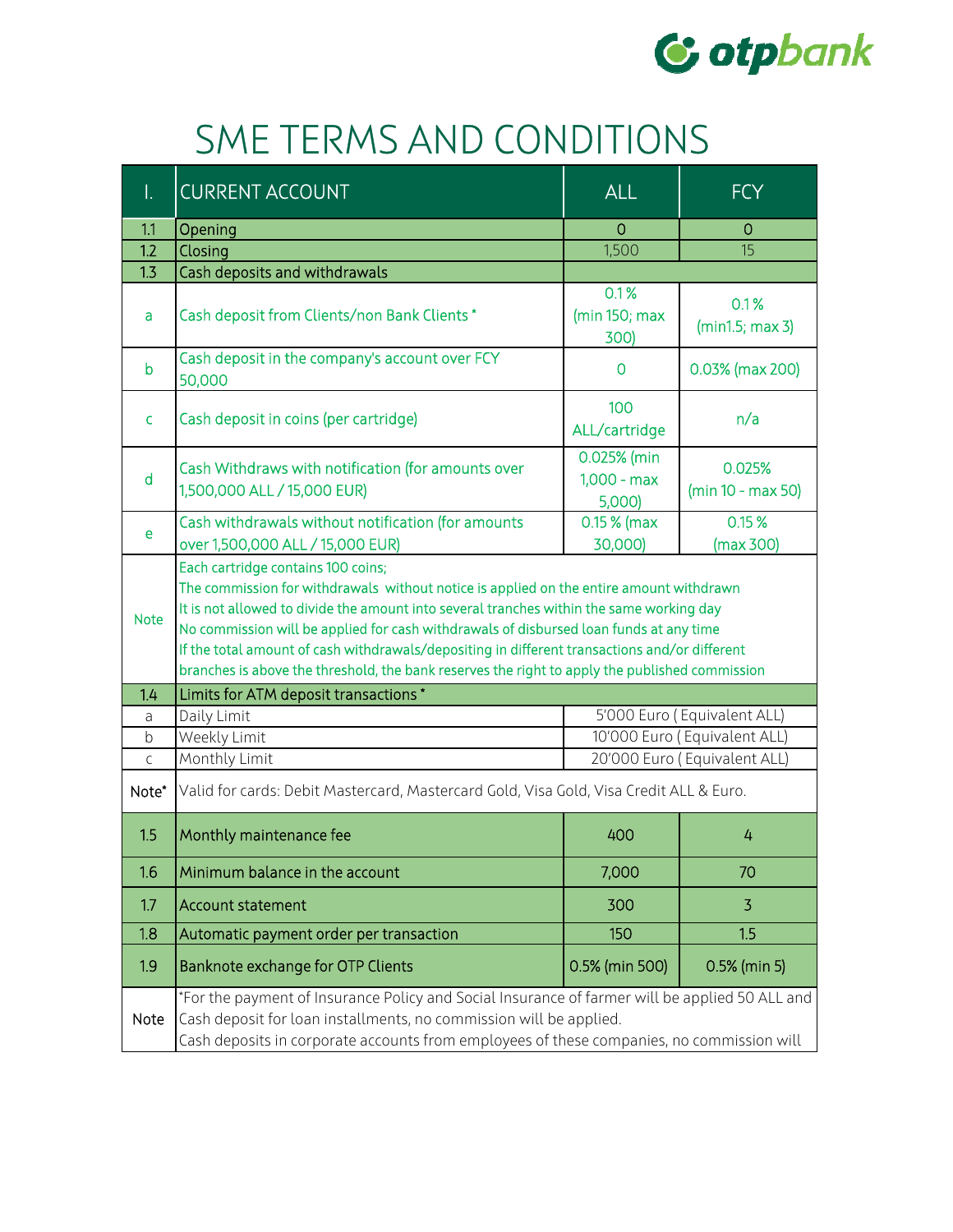

| $\parallel$ .  | <b>SAVINGS AND TERM DEPOSIT</b>                                                              | <b>ALL</b> | <b>FCY</b> |
|----------------|----------------------------------------------------------------------------------------------|------------|------------|
| 2.1            | Minimum for opening                                                                          |            |            |
| a              | Term Deposit                                                                                 | 50,000     | 500        |
| <sub>b</sub>   | <b>Elastic Deposits</b>                                                                      | 30,000     | 300        |
| $\mathsf{C}$   | Elastic Deposits closure                                                                     | 1,500      | 15         |
| 2.2            | Maintenance fee (yearly commission)                                                          |            |            |
| $\overline{a}$ | Term Deposit                                                                                 | ∩          |            |
| h              | <b>Elastic Deposits</b>                                                                      | 200        |            |
| 2.3            | Commission for statement of deposit                                                          | O          | Ω          |
| Note           | If the client will close the Term Deposit before the maturity date, the interest rate of the |            |            |

| $\mathbf{III}$ | PAPER PAYMENTS                          | <b>ALL</b>                                                                                    | <b>FCY</b>                                                                                             |
|----------------|-----------------------------------------|-----------------------------------------------------------------------------------------------|--------------------------------------------------------------------------------------------------------|
| 3.1            | <b>OUTGOING TRANSFER</b>                |                                                                                               |                                                                                                        |
| a              | <b>National Transfers</b>               |                                                                                               |                                                                                                        |
| $a-1$          | Within OTP                              | 20                                                                                            | 0.2                                                                                                    |
| $a-2$          | In the other banks                      | 500 ALL (for<br>payments up to<br>1,499,999)<br>1,500 ALL (for<br>payments over<br>1,500,000) | EUR 0.2% (min 6<br>max 50<br>OTHER FCY (USD,<br>GBP, CAD, CHF)<br>0.25 % (min 15 -<br>max 200) (+2 VD) |
| $a-3$          | Payments within the Value Date          | 2500                                                                                          | <b>EUR 30</b><br>Other FCY (USD,<br>GBP, CAD, CHF)<br>0.03% (min 50 -<br>max 200)                      |
| $a-4$          | SWIFT commission                        | N/A                                                                                           | EUR 0<br>Other FCY (USD,<br>GBP, CAD, CHF) 10                                                          |
| $\mathbf b$    | International                           |                                                                                               |                                                                                                        |
| $b-1$          | <b>Transfer Commission</b>              | N/A                                                                                           | 0.25%<br>(min 15 - max 200)                                                                            |
| $\mathsf{C}$   | <b>Common Commissions</b>               |                                                                                               |                                                                                                        |
| $c-1$          | Payments within the Value Date          | 2,500                                                                                         | 0.03%<br>(min 50 - max 200)                                                                            |
| $c-2$          | Comm. for IBAN missing (when mandatory) | N/A                                                                                           | 10                                                                                                     |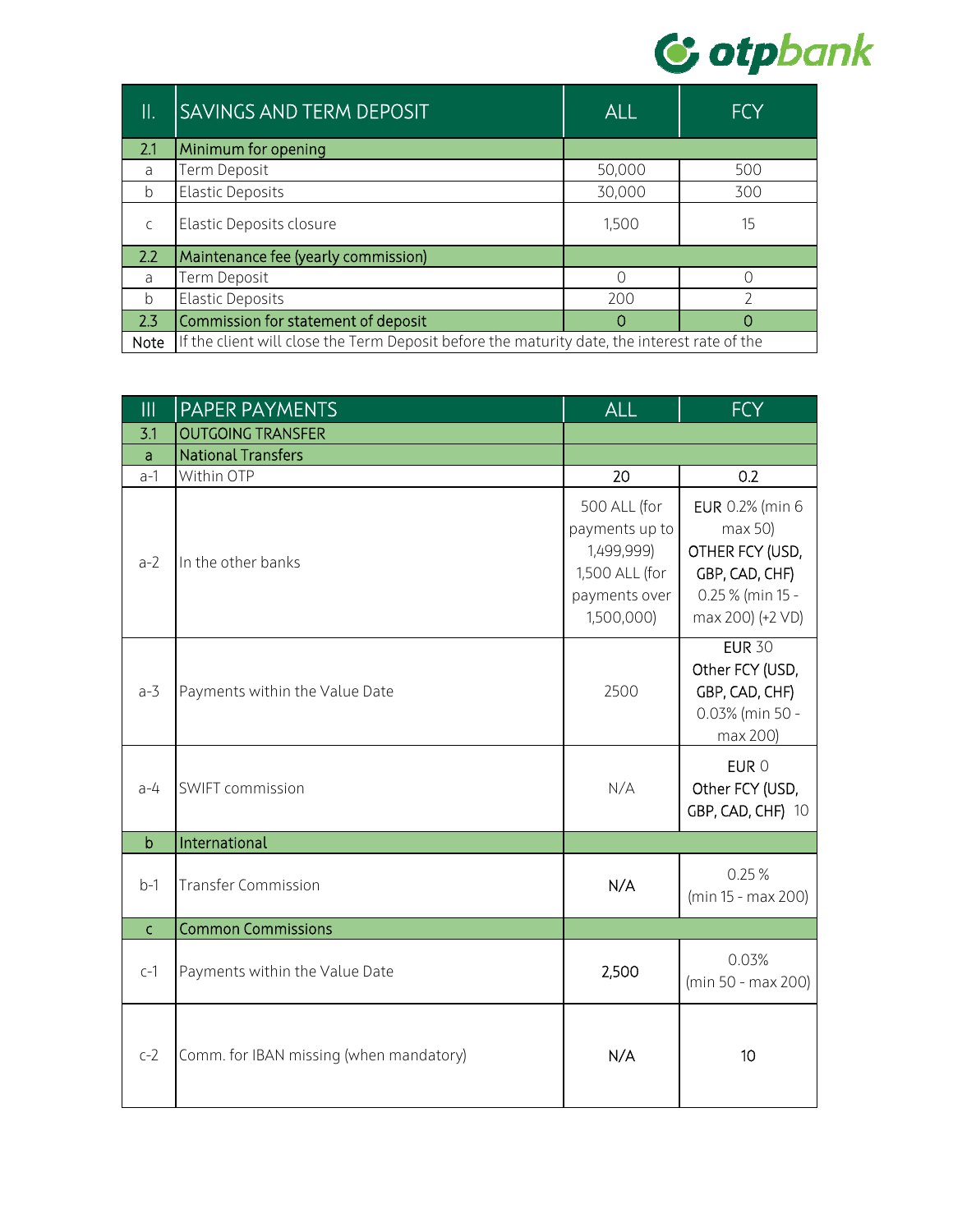

| $c-3$                                                                                                                                                                                                                                                                                                                                   | SWIFT commission                                                    | N/A   | 10                                                                      |
|-----------------------------------------------------------------------------------------------------------------------------------------------------------------------------------------------------------------------------------------------------------------------------------------------------------------------------------------|---------------------------------------------------------------------|-------|-------------------------------------------------------------------------|
| $C-4$                                                                                                                                                                                                                                                                                                                                   | Annulations/ Modification                                           | 3,000 | 30                                                                      |
| $c-5$                                                                                                                                                                                                                                                                                                                                   | Investigation                                                       | 5,000 | 50                                                                      |
| $c-6$                                                                                                                                                                                                                                                                                                                                   | <b>Transit Transfer</b>                                             | N/A   | 0.1%<br>(min 10 - max 50)                                               |
| When the commissions are "OUR", we have to add the correspondent bank expenses. For the payments<br>in GBP and in CHF the<br>commission "OUR" will be the equivalent of 25 GBP / CHF according to the currency of the transfer. We<br>Note<br>have not included the<br>commission of the other banks that have to be paid by the client |                                                                     |       |                                                                         |
| 3.2                                                                                                                                                                                                                                                                                                                                     | <b>Incoming Transfer</b>                                            |       |                                                                         |
| a                                                                                                                                                                                                                                                                                                                                       | <b>National Transfer</b>                                            |       |                                                                         |
| $a-1$                                                                                                                                                                                                                                                                                                                                   | <b>OTP Clients</b>                                                  | 0     | EUR 0<br>OTHER FCY (USD,<br>GBP, CAD, CHF)<br>0.15% (min 7 - max<br>70) |
| $a-2$                                                                                                                                                                                                                                                                                                                                   | Transfer Return commission                                          | 2,000 | 15                                                                      |
| $a-3$                                                                                                                                                                                                                                                                                                                                   | Investigation commission for incoming transfers with<br>discrepancy | 500   | 5                                                                       |
| $\mathbf b$                                                                                                                                                                                                                                                                                                                             | <b>International Transfer</b>                                       |       |                                                                         |
| $b-1$                                                                                                                                                                                                                                                                                                                                   | OTP Clients                                                         | N/A   | 0.15% (min 7 - max<br>70)                                               |
| $b-2$                                                                                                                                                                                                                                                                                                                                   | Transfer Return commission                                          | N/A   | 20                                                                      |
| $b-3$                                                                                                                                                                                                                                                                                                                                   | Investigation commission for incoming transfers with<br>discrepancy | 1,000 | 10                                                                      |

| IV.          | PAYMENTS THROUGH ONLINE BANKING      | ALL*      | FCY**                                                                             |
|--------------|--------------------------------------|-----------|-----------------------------------------------------------------------------------|
| a            | National within OTP                  | 0         | 0                                                                                 |
| $\mathsf{h}$ | National in other banks              |           |                                                                                   |
| $b-1$        | Transfers 0-20,000 ALL               | $\bigcap$ | EUR 0.1% (min 3                                                                   |
| $b-2$        | Transfers up to 20,001-1'499'999 ALL | 250       | max 25                                                                            |
| $b-3$        | Transfers over 1'500'000 ALL         | 1,500     | OTHER FCY(USD,                                                                    |
| $b-4$        | Payments within the Value Date       | N/A       | <b>EUR 30</b><br>Other FCY (USD,<br>GBP, CAD, CHF)<br>0.03% (min 50 -<br>max 200) |
| $b-5$        | <b>SWIFT commission</b>              | N/A       | EUR 0<br>Other FCY (USD,<br>GBP, CAD, CHF)                                        |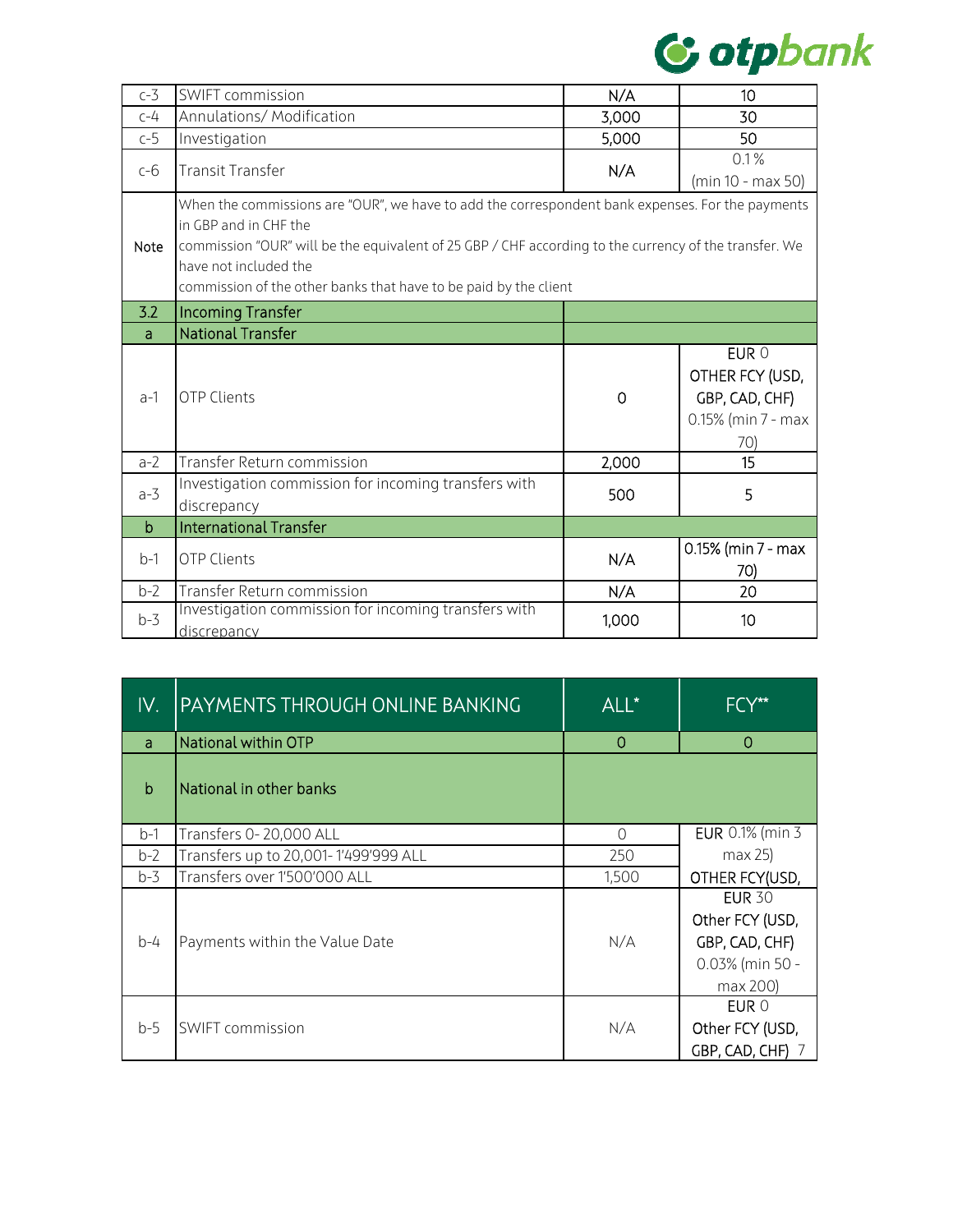

|       | International    | N/A | 0.15%<br>(min 10 - max 130) |
|-------|------------------|-----|-----------------------------|
| $C-1$ | SWIFT commission | N/A |                             |

| V     | <u> PAYMENTS THROUGH E - MTO</u> | <b>ALL</b> | <b>FCY</b>                  |
|-------|----------------------------------|------------|-----------------------------|
| a     | National within OTP              | $\Omega$   | 0                           |
| b     | National in other banks          |            |                             |
| $b-1$ | Transfers 0 - 1'499'999 ALL      | 500        | 0.25%<br>(min 15 - max 200) |
| $b-2$ | Transfers 20,001 - 1,499,999     | 500        | 0.25%<br>(min 15 - max 200) |
| $b-3$ | Transfers over 1'500'000 ALL     | 1500       | 0.25%<br>(min 15 - max 200) |
|       | International                    | N/A        | 0.25%<br>(min 15 - max 200) |

| VI           | <b>Credit Facility Line Commissions</b>                                                      | <b>ALL</b> | <b>FCY</b> |  |
|--------------|----------------------------------------------------------------------------------------------|------------|------------|--|
| a            | <b>Administration Fee</b>                                                                    |            |            |  |
| a-1          | - Secured with Time Deposits / Treasury Bills *                                              |            | 0.10%      |  |
| $a-2$        | - Secured with Bank Guarantee **                                                             |            | 0.20%      |  |
| a-3          | - Secured with Other Collateral                                                              |            | 1.00%      |  |
| b            | <b>Risk Fee</b>                                                                              |            |            |  |
| $b-1$        | - Secured with Time Deposits / Treasury Bills *                                              | 0.3% p.q   |            |  |
| $b-2$        | - Secured with Bank Guarantee **                                                             | $0.3%$ p.g |            |  |
| $b-3$        | - Secured with Other Collateral                                                              | $0.7%$ p.q |            |  |
| $\mathsf{C}$ | <b>Commitment Fee</b>                                                                        |            |            |  |
| $c-1$        | - Secured with Time Deposits / Treasury Bills *                                              |            | $0.00\%$   |  |
| $c-2$        | - Secured with Bank Guarantee **                                                             | 0.00%      |            |  |
| $c-3$        | - Secured with Other Collateral                                                              | 1.00% p.a  |            |  |
| Note         | * If cash is free in C/A than none of the above will be applied<br>** Upon Bank's Discretion |            |            |  |

| l VII | <b>AUTOMATIC MAIL SERVICE</b>               | ΔL  |  |
|-------|---------------------------------------------|-----|--|
|       | Daily account statement (monthly applicable | 300 |  |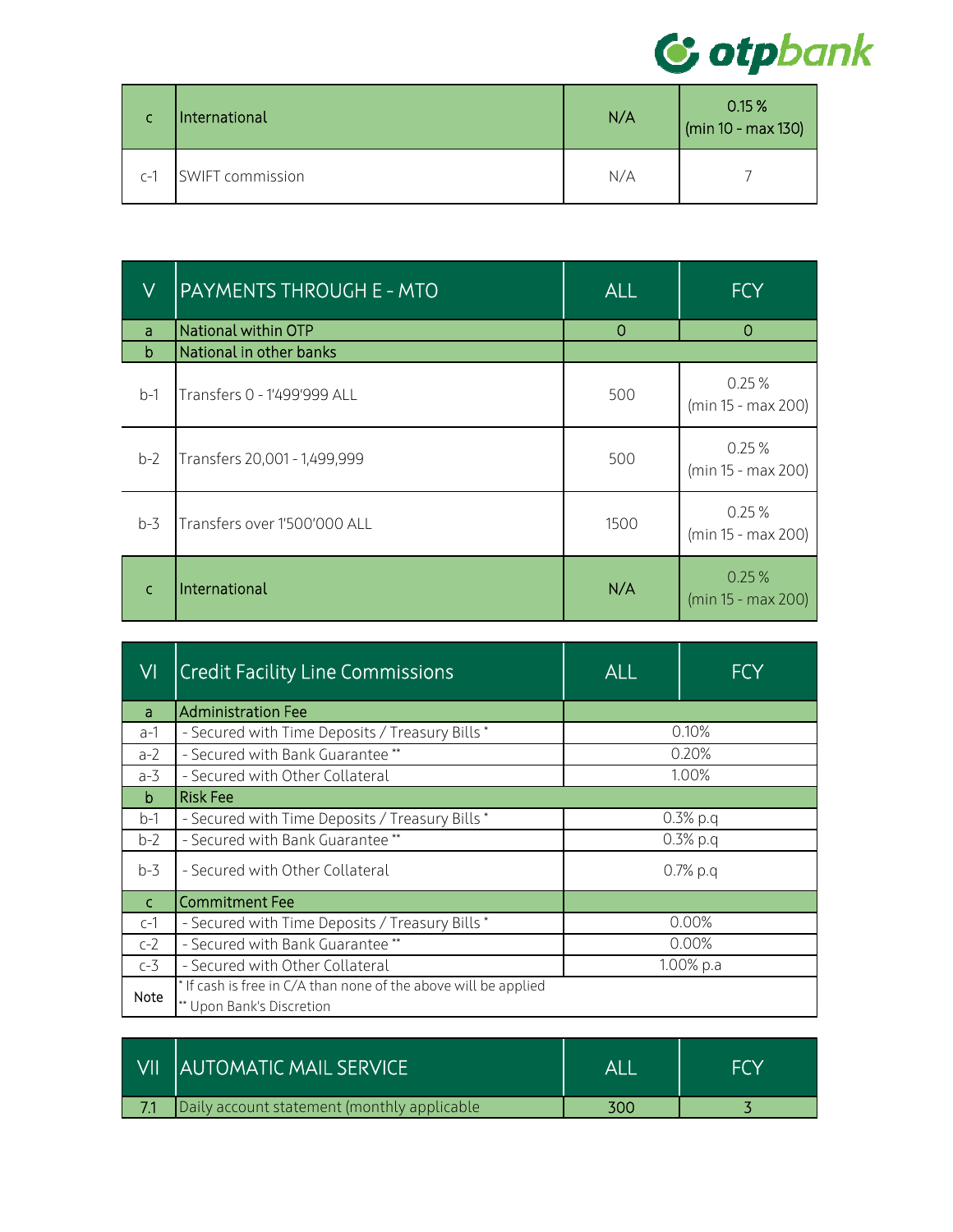

| Monthly account statement (monthly applicable | 300 |               |
|-----------------------------------------------|-----|---------------|
| SWIFT message delivery (yearly fee)           | N/A | <b>10 EUR</b> |

| <b>VIII</b>  | <b>FEES &amp; COMMISSIONS LOANS</b>         | <b>ALL</b> | <b>FCY</b> |
|--------------|---------------------------------------------|------------|------------|
| 8.1          | <b>Administration Fees</b>                  |            |            |
| a            | Overdrafts (Cash Collateral)                | 0.50%      | 0.50%      |
| b            | Overdrafts (Mortgage)                       | 1.50%      | 1.25%      |
| $\mathsf{C}$ | Ovedrafts (Other)                           | 1.50%      | 1.25%      |
| <sub>d</sub> | Fixed assets (Cash Collateral)              | 0.50%      | 0.50%      |
| e            | Fixed Assets (Mortgage)                     | 1.25%      | 1.25%      |
|              | Fixed Assets (Other)                        | 1.25%      | 1.25%      |
| q            | Transport and Equipment Leasing             | 1.50%      | 1.50%      |
| 8.2          | Penalties for overdue Loans                 |            | $IR + 20%$ |
| 8.3          | Early payment of loan fee                   | 3.00%      |            |
| 8.4          | Commission in case of change of collateral  | 10,000     | 100        |
| 8.5          | Renewal of Credit Line - Administration fee | 0.50%      |            |

| IX.          | <b>CARDS COMMISSIONS</b>                                  | <b>ALL</b>     | FCY            |
|--------------|-----------------------------------------------------------|----------------|----------------|
| 9.1          | <b>Business MasterCard</b>                                |                |                |
| a            | Initial member fee for the first card                     | 1,000          | $\equiv$       |
| $\mathsf b$  | Monthly fee for the first card                            | 300            |                |
| C            | Initial member fee per additional card over the first one | 500            |                |
| d            | Monthly fee per additional card over the first one        | 150            | $\overline{a}$ |
| e            | New Card and PIN with client request                      | 700            | ÷              |
| $\mathsf f$  | Card annulations                                          | $\Omega$       |                |
| q            | Balance inquiry for OTP ATM                               |                |                |
| 9.2          | Common Commissions other then above                       |                |                |
| a            | National Cash advance (outside OTP)                       | 2.00%          |                |
| $\mathsf{b}$ | International Cash Advance                                | 3.00%          | $\overline{a}$ |
| $\mathsf{C}$ | Cash withdraw OTP ATM-s                                   | $\overline{O}$ |                |
| d            | National Cash withdraw Other ATM-s                        | 3.00%          |                |
| e            | International Cash withdraw ATM                           | 3.00%          |                |
| $\mathsf{f}$ | Balance inquiry through OTP ATM                           | N/A            |                |
| g            | National POS purchase                                     | $\overline{O}$ |                |
| h            | International POS purchase                                | 2.50%          |                |
|              | Internet purchase                                         | 2.50%          |                |
|              | PIN change in OTP ATM-s                                   | $\circ$        |                |
| $\mathsf{k}$ | PIN change in other bank's ATM-s                          | $\overline{0}$ |                |
|              | Balance inquiry in OTP ATM-s                              | $\circ$        |                |
| m            | Balance inquiry in other bank's ATM-s                     | $\overline{0}$ |                |
| 9.3          | <b>Card Limits</b>                                        |                |                |
| a            | ATM Daily (Domestic + International)                      | 250,000        |                |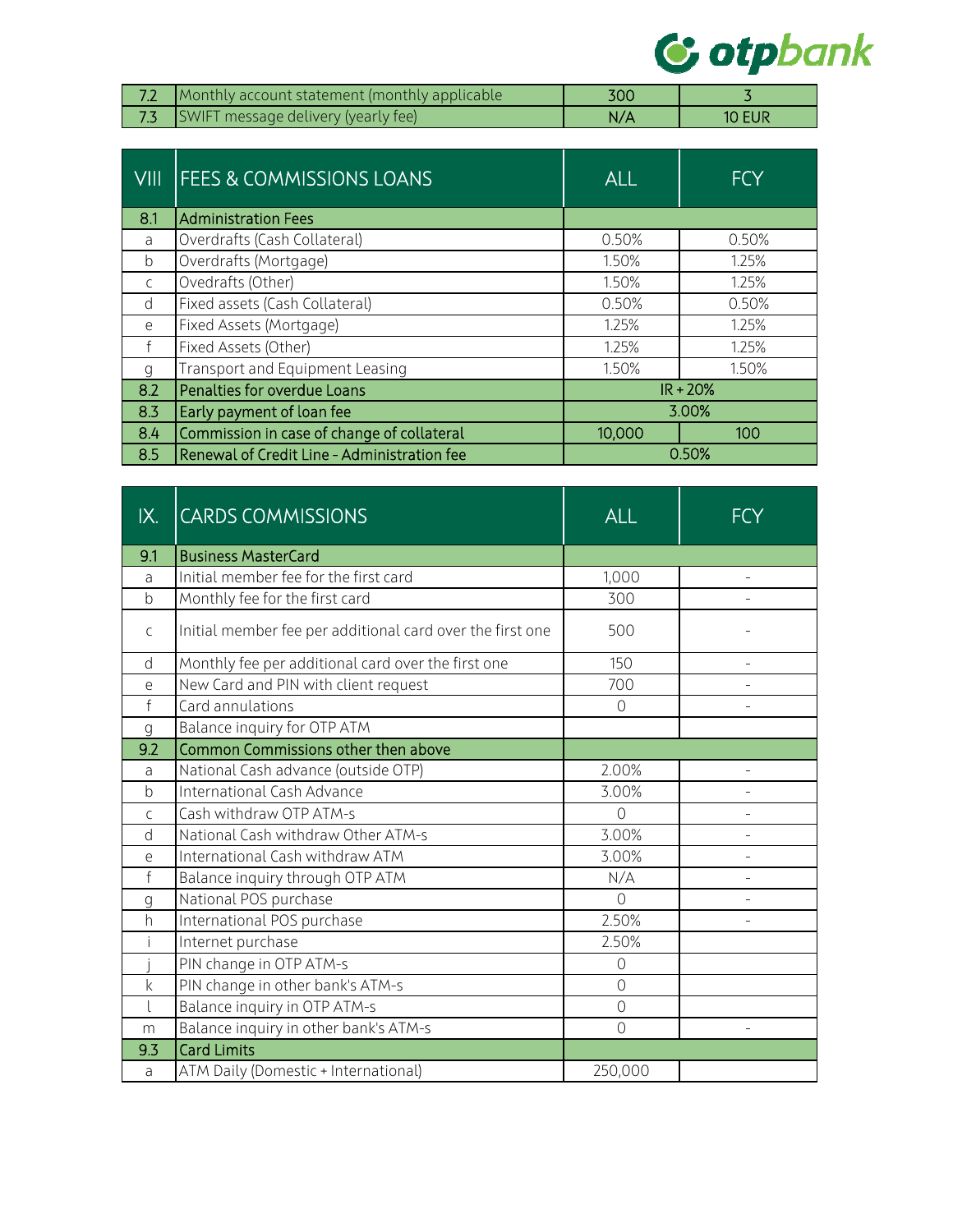

| <b>POS Daily (Domestic + International) + E Commerce</b> | 650,000  |  |
|----------------------------------------------------------|----------|--|
| Contactless Limit                                        | 4500 ALL |  |

|      | <b>PACKAGES</b>                                                                                       | ALL             | <b>FCY</b> |
|------|-------------------------------------------------------------------------------------------------------|-----------------|------------|
| 10.1 | <b>EVOLUTION SMS / NET</b>                                                                            | 710 ALL / Month |            |
|      | The package doesn't include the additional card. The additional card will be charged according to the |                 |            |
| Note | price list. The client will pay 50% of the                                                            |                 |            |
|      | initial fee of the first card if it is inside the packages                                            |                 |            |

|      | <b>IDIFFERENTS COMMISSIONS</b>                  | Al I  | <b>FCY</b> |
|------|-------------------------------------------------|-------|------------|
| 11.1 | Bank confirmation for non loan                  | 1,000 |            |
| 112  | Recommendation letter                           | 1,500 | 15         |
| 11.3 | Notification for lost/stolen cheque             | 500   |            |
| 11.4 | Confirmation Current account (for audit issues) | 2.000 |            |

| XII          | <b>CHEQUES</b>                                           | <b>ALL</b>                                    | FCY                        |
|--------------|----------------------------------------------------------|-----------------------------------------------|----------------------------|
| 12.1         | <b>OTP Cheques</b>                                       |                                               |                            |
| a            | <b>Issuing Bank Cheques</b>                              | 0.2%<br>(min 2,000 -<br>max 10,000)           | 0.2%<br>(min 20 - max 100) |
| b            | Issuing personal Cheques                                 | 1,000                                         | 10                         |
| 12.2         | <b>Payments of Bank Cheque</b>                           |                                               |                            |
| a            | Presented in OTP                                         |                                               |                            |
| a.1          | Paid in the account                                      | $\overline{0}$                                | 0                          |
| a.2          | Paid in Cash                                             | 0.1%<br>(min 300 - max<br>1,500               | 0.1%<br>$(min 3 - max 15)$ |
| $\mathsf{b}$ | Presented in other banks                                 | 0.15%<br>(min 500 - max<br>5,000              | 0.15%<br>(min 5 - max 50)  |
| 12.3         | Payments of Personal Cheque                              |                                               |                            |
| a            | Presented in OTP                                         |                                               |                            |
| a.1          | Paid in the account                                      | $\Omega$                                      | 0                          |
| a.2          | Paid in Cash                                             | 0.1%<br>(min 300 - max<br>$\frac{1,500}{0.1}$ | 0.1%<br>$(min 3 - max 15)$ |
| b            | Presented in other banks                                 | (min 500 - max<br>$\Gamma$ $\cap$ $\cap$      | 0.15%<br>(min 5 - max 50)  |
| Note         | The commission amount is deducted from the cheque amount |                                               |                            |
| 12.4         | <b>Cheques of local banks</b>                            |                                               |                            |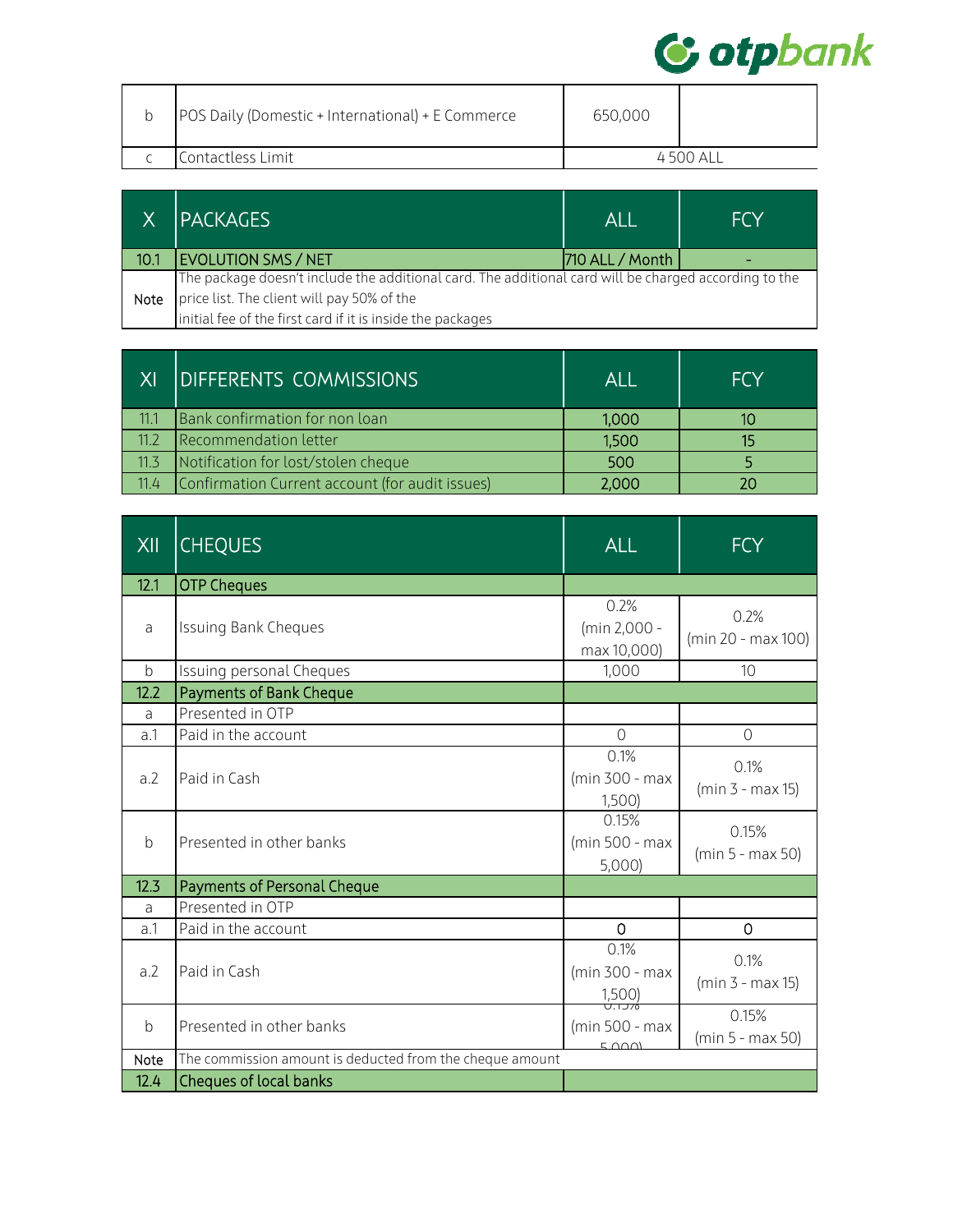

|              |                                                                                                                                                                | $0.15\%$                       | 0.15%                                        |
|--------------|----------------------------------------------------------------------------------------------------------------------------------------------------------------|--------------------------------|----------------------------------------------|
| a            | Payment of bank Cheques*                                                                                                                                       | (min 1,000 -                   | (min 5 - max 50)                             |
|              |                                                                                                                                                                | <u>max 10.000)</u>             | U.Z70                                        |
| b            | Payment of Personal Cheques **                                                                                                                                 | /min1000                       | (min 50 - may 200)                           |
| Note         | The value date for the bank cheques is +2 (*) and for personal cheques +4 (**)<br>For cheques in foreign currency the value date is determined by issuing bank |                                |                                              |
|              |                                                                                                                                                                |                                |                                              |
| 12.5         | Traveller's cheques                                                                                                                                            |                                |                                              |
|              |                                                                                                                                                                |                                |                                              |
| a            | Traveller's cheques payment at sight                                                                                                                           | N/A                            | 1%<br>(min 5*)                               |
| b            | Traveller's cheques payment for collection                                                                                                                     | N/A                            | ().5%                                        |
| Note         | * The commission is per cheque                                                                                                                                 |                                | (min 20 - max 100)                           |
| 12.6         | <b>Others</b>                                                                                                                                                  |                                |                                              |
|              |                                                                                                                                                                |                                |                                              |
|              | Foreign Cheques for collections *                                                                                                                              | N/A                            | 0.2%                                         |
| a            |                                                                                                                                                                |                                | (min 20 - max 150)                           |
| $\mathsf b$  | Return of unpaid cheque                                                                                                                                        | N/A                            | 50                                           |
| Note         | * We have not included the commissions for the correspondent banks and courier post                                                                            |                                |                                              |
|              |                                                                                                                                                                |                                |                                              |
|              |                                                                                                                                                                |                                |                                              |
| XIII.        | <b>BROKERAGE &amp; CUSTODY SERVICE</b>                                                                                                                         | <b>ALL</b>                     | <b>FCY</b>                                   |
|              |                                                                                                                                                                |                                |                                              |
| 13.1         | Brokerage Service / Fees for Brokerage Service                                                                                                                 |                                |                                              |
| 13.2         | Participation in auctions for the issuance of Government securities                                                                                            |                                |                                              |
| a            | Account opening / blocking                                                                                                                                     | $\overline{0}$                 | $\Omega$                                     |
| $\mathsf b$  | Mediation - for a winning bid                                                                                                                                  | 1500                           | 15                                           |
| C            | Mediation - for non-profit offer                                                                                                                               | 1500                           | 15                                           |
| d            | Order cancel                                                                                                                                                   | 500 receipt or<br>arders until | 5 receipt of orders<br>until 15 00 on t-1 of |
|              | Market execution orders (Receive / Transmit /                                                                                                                  |                                |                                              |
| 13.3         | Execute)                                                                                                                                                       |                                |                                              |
|              |                                                                                                                                                                |                                |                                              |
|              | Domestic market securities (FIX Income + Tbills)                                                                                                               | 0.1% of face                   | 0.1% of face value                           |
|              |                                                                                                                                                                | value min 1500                 | min 15                                       |
|              |                                                                                                                                                                |                                | 0.2% of face value                           |
| b            | For Fix Income securities in international markets                                                                                                             |                                | min 20                                       |
|              |                                                                                                                                                                |                                |                                              |
|              |                                                                                                                                                                |                                |                                              |
| C            | For shares in international markets                                                                                                                            |                                | 0.3% * price min 20                          |
| Note         | * Mediation activity contains mainly one-sided fees.                                                                                                           |                                |                                              |
| 13.4         | <b>Custodian Service</b>                                                                                                                                       |                                |                                              |
| a            | Account Opening                                                                                                                                                | $\circlearrowright$            | $\circlearrowright$                          |
| b            | Account closure                                                                                                                                                | $\circ$                        | $\overline{0}$                               |
|              |                                                                                                                                                                |                                |                                              |
|              |                                                                                                                                                                | 0.1% of nom                    | 0.1% of nom value                            |
| C            | Maintenance fee (expressed in annual terms)                                                                                                                    | value (min 1,000               | (min 1,000 - max                             |
|              |                                                                                                                                                                | - max 7,000) "                 | 7,000) "                                     |
| <sub>d</sub> | Locking / unlocking the title for / left as collateral<br>Settlement of transactions                                                                           | 500<br>500                     | 15<br>15                                     |